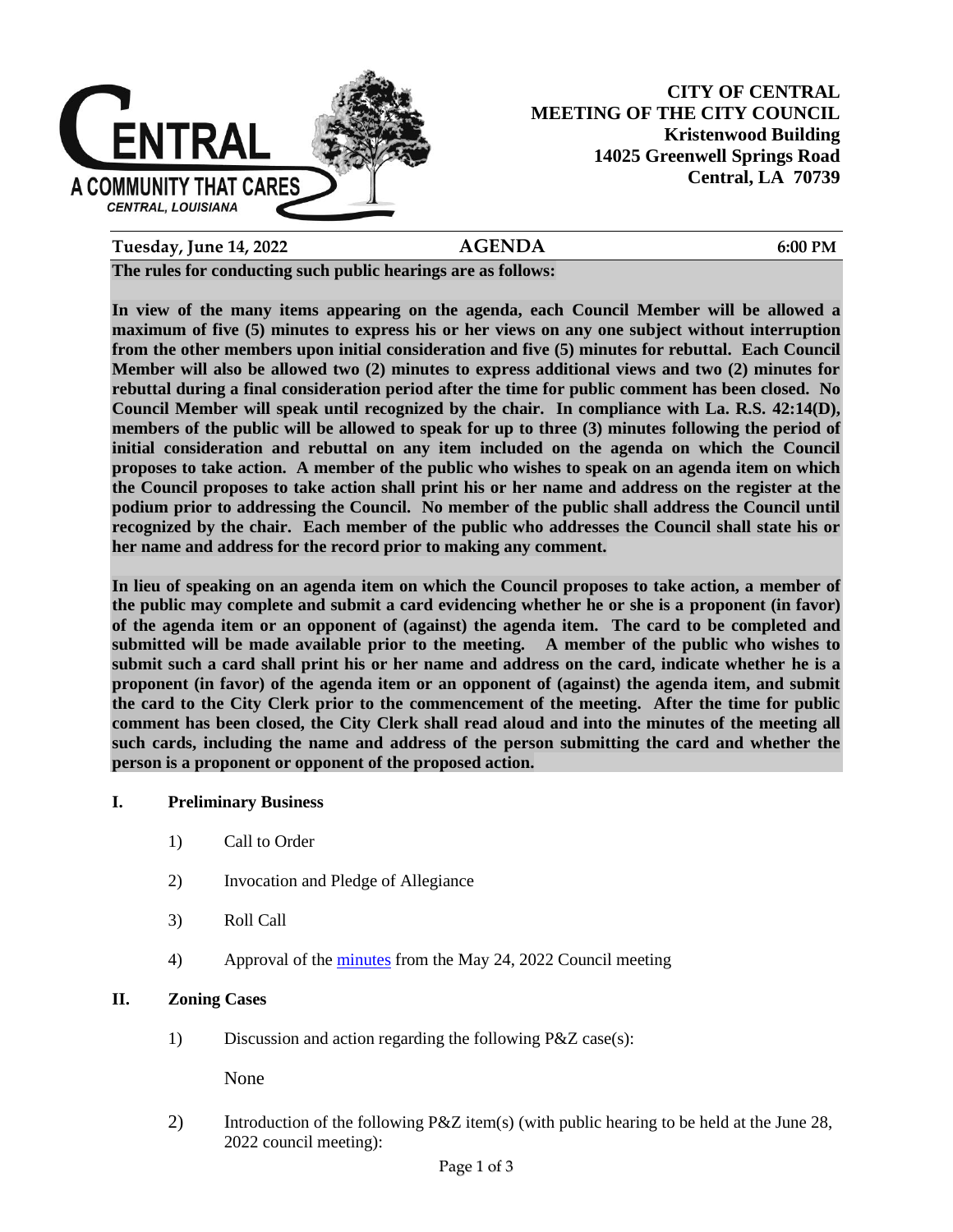| <b>Central City Council</b> | Agenda | Tuesday, June 14, 2022 |
|-----------------------------|--------|------------------------|
|                             |        |                        |

a) **[TND-1-15](https://1872b029-c585-4faf-a7cd-f2cddca3bb7b.usrfiles.com/ugd/1872b0_2e9fe374db6f4f3daa0e7606cc00069c.pdf) The Settlement on Shoe Creek Final Development Plan Phase 2 & 3 Major Change:** An [ordinance](https://1872b029-c585-4faf-a7cd-f2cddca3bb7b.usrfiles.com/ugd/1872b0_4c02d241c4604e20ab872627d47f3960.pdf) amending Ordinances 2015- 30 and 2020-36 approving Major Changes to the Final Development Plan for The Settlement on Shoe Creek Traditional Neighborhood Development.

*Commission Action (May 26, 2022): Mr. Pino moved to recommend approval of this item with Staff Comments and the following stipulations:*

- *a) Concrete trails as approved in original Final Development Plan in lieu of Staff Comment Number 5.*
- *b) A vote of the majority of current ownership for any amenity change.*

 *The motion was seconded by Mr. Sheridan. Public comment: Kay Fox, Kathy Moise, and Jeremy Stanley. Vote: 7 yeas (Messrs: Firmin, Harper, Mannino, Pino, Sharafkhani, Sheridan, and Johnson), 0 nays, 0 absent. Motion passed.*

b) **TA-3-22:** An **[Ordinance](https://1872b029-c585-4faf-a7cd-f2cddca3bb7b.usrfiles.com/ugd/1872b0_1abe97fc8c8d40bab4aaa5bf55978c6a.pdf)** to change the yard setback requirements in R2 and R3 Districts. (By Council Member Wells)

*Commission Action (April 28, 2022): Mr. Firmin moved to recommend approval of TA-3-22 as amended. The motion was seconded by Mr. Sheridan. Public comment: Donnie Fuslier. Vote: 6 yeas (Messrs: Firmin, Harper, Pino, Sharafkhani, Sheridan, and Johnson), 0 nays, 1 absent (Mr. Mannino). Motion passed.*

# **III. New Business (Public Hearing and Action regarding the following instrument(s):**

- 1) To appoint Member to Seat "A" of the Board of Adjustment. Applicant: Murlon Webb
- 2) A [resolution](https://1872b029-c585-4faf-a7cd-f2cddca3bb7b.usrfiles.com/ugd/1872b0_628861456729443b83368e4b24cc32ba.pdf) to select The Advocate as the Official Journal for the City of Central for 2022-2023 and to provide for related matters. (By Council Member Wells)
- 3) An [ordinance](https://1872b029-c585-4faf-a7cd-f2cddca3bb7b.usrfiles.com/ugd/1872b0_46252207544a445782f959928623325c.pdf) amending the General Fund Budget and the Dedicated Fund [Budgets for Emergency Services, Drainage, and Local Road Improvement](https://1872b029-c585-4faf-a7cd-f2cddca3bb7b.usrfiles.com/ugd/1872b0_7d3dfdc61bb545cfba5d3f8ba2908606.pdf)  [& Maintenance, Half Cent Sales and Use Tax, MovEBR, Traffic](https://1872b029-c585-4faf-a7cd-f2cddca3bb7b.usrfiles.com/ugd/1872b0_7d3dfdc61bb545cfba5d3f8ba2908606.pdf)  [Contribution, American Rescue, and Capital Outlay & Improvement for](https://1872b029-c585-4faf-a7cd-f2cddca3bb7b.usrfiles.com/ugd/1872b0_7d3dfdc61bb545cfba5d3f8ba2908606.pdf)  [the 2021-2022](https://1872b029-c585-4faf-a7cd-f2cddca3bb7b.usrfiles.com/ugd/1872b0_7d3dfdc61bb545cfba5d3f8ba2908606.pdf) Fiscal Year and providing for related matters. (By Council Member Lazaroe)
- 4) An [ordinance](https://1872b029-c585-4faf-a7cd-f2cddca3bb7b.usrfiles.com/ugd/1872b0_c40f985aa9bb48458fd4da9d50d390da.pdf) enacting the [General Fund Budget and the Dedicated Fund](https://1872b029-c585-4faf-a7cd-f2cddca3bb7b.usrfiles.com/ugd/1872b0_7d3dfdc61bb545cfba5d3f8ba2908606.pdf)  [Budgets for Emergency Services, Drainage, and Local Road Improvement](https://1872b029-c585-4faf-a7cd-f2cddca3bb7b.usrfiles.com/ugd/1872b0_7d3dfdc61bb545cfba5d3f8ba2908606.pdf)  & [Maintenance, Half Cent Sales and Use Tax, MovEBR, Traffic](https://1872b029-c585-4faf-a7cd-f2cddca3bb7b.usrfiles.com/ugd/1872b0_7d3dfdc61bb545cfba5d3f8ba2908606.pdf)  [Contribution, American Rescue, and Capital](https://1872b029-c585-4faf-a7cd-f2cddca3bb7b.usrfiles.com/ugd/1872b0_7d3dfdc61bb545cfba5d3f8ba2908606.pdf) Outlay & Improvement for [the 2022-2023 Fiscal Year](https://1872b029-c585-4faf-a7cd-f2cddca3bb7b.usrfiles.com/ugd/1872b0_7d3dfdc61bb545cfba5d3f8ba2908606.pdf) and providing for related matters. (By Council Member McKinney)